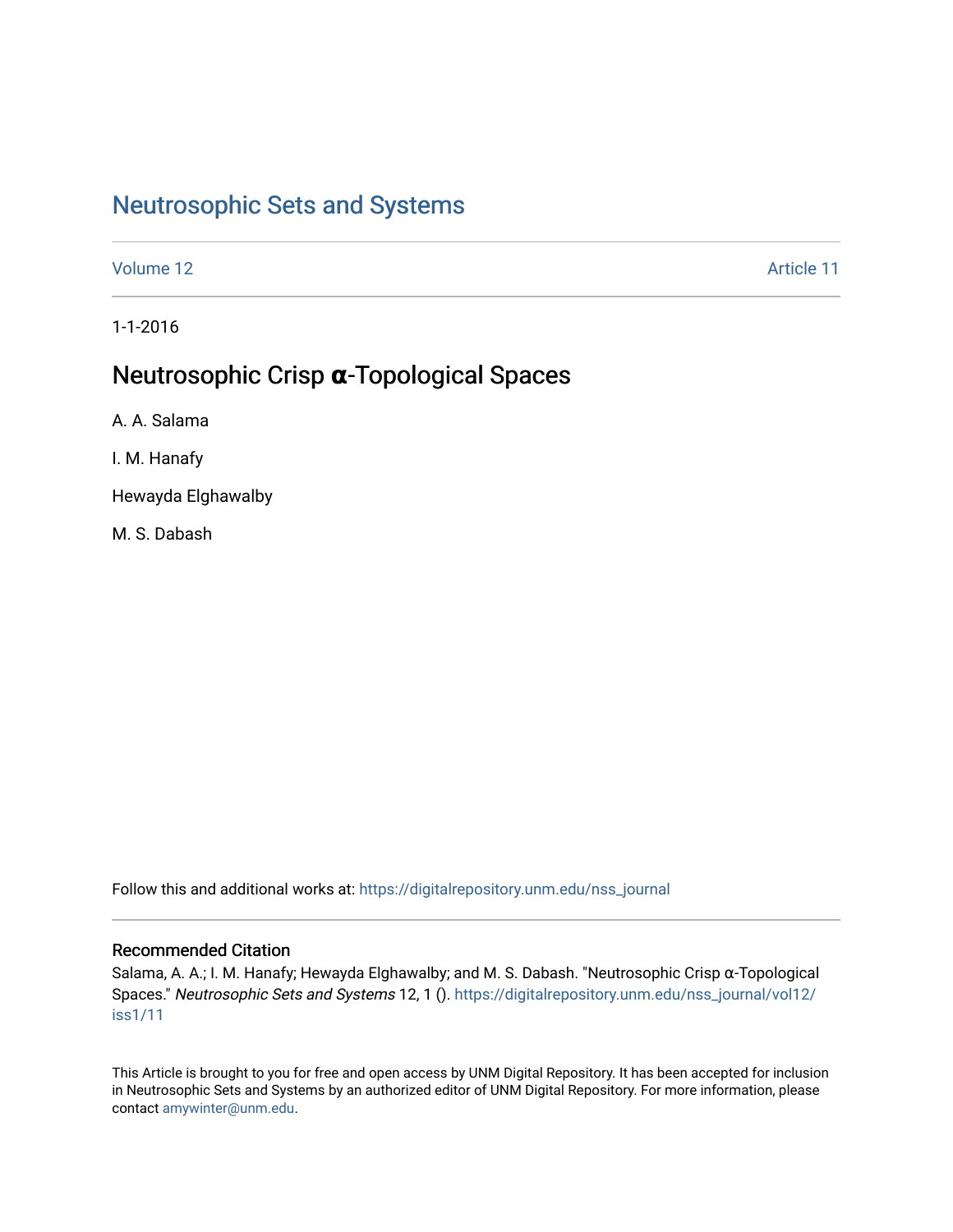



# *Neutrosophic Crisp α-Topological Spaces*

A.A.Salama<sup>1</sup>, I.M.Hanafy<sup>2</sup>,Hewayda Elghawalby<sup>3</sup> and M.S.Dabash<sup>4</sup> 1,2,4 Department of Mathematics and Computer Science, Faculty of Sciences, Port Said University, Egypt. E-mail: [Drsalama44@gmail.com,](mailto:Drsalama44@gmail.com) [ihanafy@hotmil.com,](mailto:ihanafy@hotmil.com) [majdedabash@yahoo.com](mailto:majdedabash@yahoo.com)  ${}^{3}$ Faculty of Engineering, port-said University, Egypt. E-mail: [hewayda2011@eng.psu.edu.eg](mailto:hewayda2011@eng.psu.edu.eg)

#### **Abstract**.

In this paper, a generalization of the neutrosophic topological space is presented. The basic definitions of the neutrosophic crisp  $\alpha$ -topological space and the neutrosophic crisp α-compact space with some of their

characterizations are deduced. Furthermore, we aim to construct a netrosophic crisp α-continuous function, with a study of a number its properties.

**Keywords**: Neutrosophic Crisp Set, Neutrosophic Crisp Topological space, Neutrosophic Crisp Open Set.

#### **1 Introduction**

In 1965, Zadeh introduced the degree of membership5 and defined the concept of fuzzy set [15]. A degree of nonmembership was added by Atanassov [2], to give another dimension for Zadah's fuzzy set. Afterwards in late 1990's, Smarandache introduced a new degree of indeterminacy or neutrality as an independent third component to define the neutrosophic set as a triple structure [14]. Since then, laid the foundation for a whole family of new mathematical theories to generalize both the crisp and the fuzzy counterparts [4-10]. In this paper, we generalize the neutrosophic topological space to the concept of neutrosophic crisp α-topological space. Moreover, we present the netrosophic crisp  $\alpha$ -continuous function as well as a study of several properties and some characterization of the neutrosophic crisp  $\alpha$ -compact space.

#### **2 Terminologies**

We recollect some relevant basic preliminaries, and in particular, the work of Smarandache in [12,13,14], and Salama et al. [4, 5,6,7,8,9,10,11]. Smarandache introduced the neutrosophic components T, I, F which respectively represent the membership, indeterminacy, and nonmembership characteristic mappings of the space X into the non-standard unit interval  $\left| \begin{array}{cc} -0 \\ 0 \end{array} \right|$ . .

Hanafy and Salama et al. [3,10] considered some possible definitions for basic concepts of the neutrosophic crisp set and its operations. We now improve some results by the following.

#### **2.1 Neutrosophic Crisp Sets**

#### **2.1.1 Definition**

For any non-empty fixed set  $X$ , a neutrosophic crisp set *A* (NCS for short), is an object having the form  $A = \langle A_1, A_2, A_3 \rangle$  where  $A_1, A_2$  and  $A_3$  are subsets of X sat-

isfying  $A_1 \cap A_2 = \phi$ ,  $A_1 \cap A_3 = \phi$  and  $A_2 \cap A_3 = \phi$ .

### **2.1.2 Remark**

Every crisp set *A* formed by three disjoint subsets of a non-empty set *X* is obviously a NCS having the form  $A = \langle A_1, A_2, A_3 \rangle$ .

Several relations and operations between NC*Ss* were defined in [11].

For the purpose of constructing the tools for developing neutrosophic crisp sets, different types of NCSs  $\phi_{\scriptscriptstyle N}, X_{\scriptscriptstyle N}, A^c$ 

in *X* were introduced in [9] to be as follows:

#### **2.1.3 Definition**

- $\phi_N$  may be defined in many ways as a NCS, as follows:
	- i)  $\phi_N = \langle \phi, \phi, X \rangle$ , or
	- ii)  $\phi_N = \langle \phi, X, X \rangle$ , or
	- iii)  $\phi_N = \langle \phi, X, \phi \rangle$ , or
	- iv)  $\phi_N = \langle \phi, \phi, \phi \rangle$ .

**2.1.4 Definition** 

 $X_N$  may also be defined in many ways as a NCS:

i)  $X_N = \langle X, \phi, \phi \rangle$ , or ii)  $X_N = \langle X, X, \phi \rangle$ , or iii)  $X_N = \langle X, \phi, X \rangle$ , or iv)  $X_N = \langle X, X, X \rangle$ .

 *A.A.Salama, I.M.Hanafy, Hewayda Elghawalby and M.S.Dabash, Neutrosophic Crisp -Topological Spaces* 

92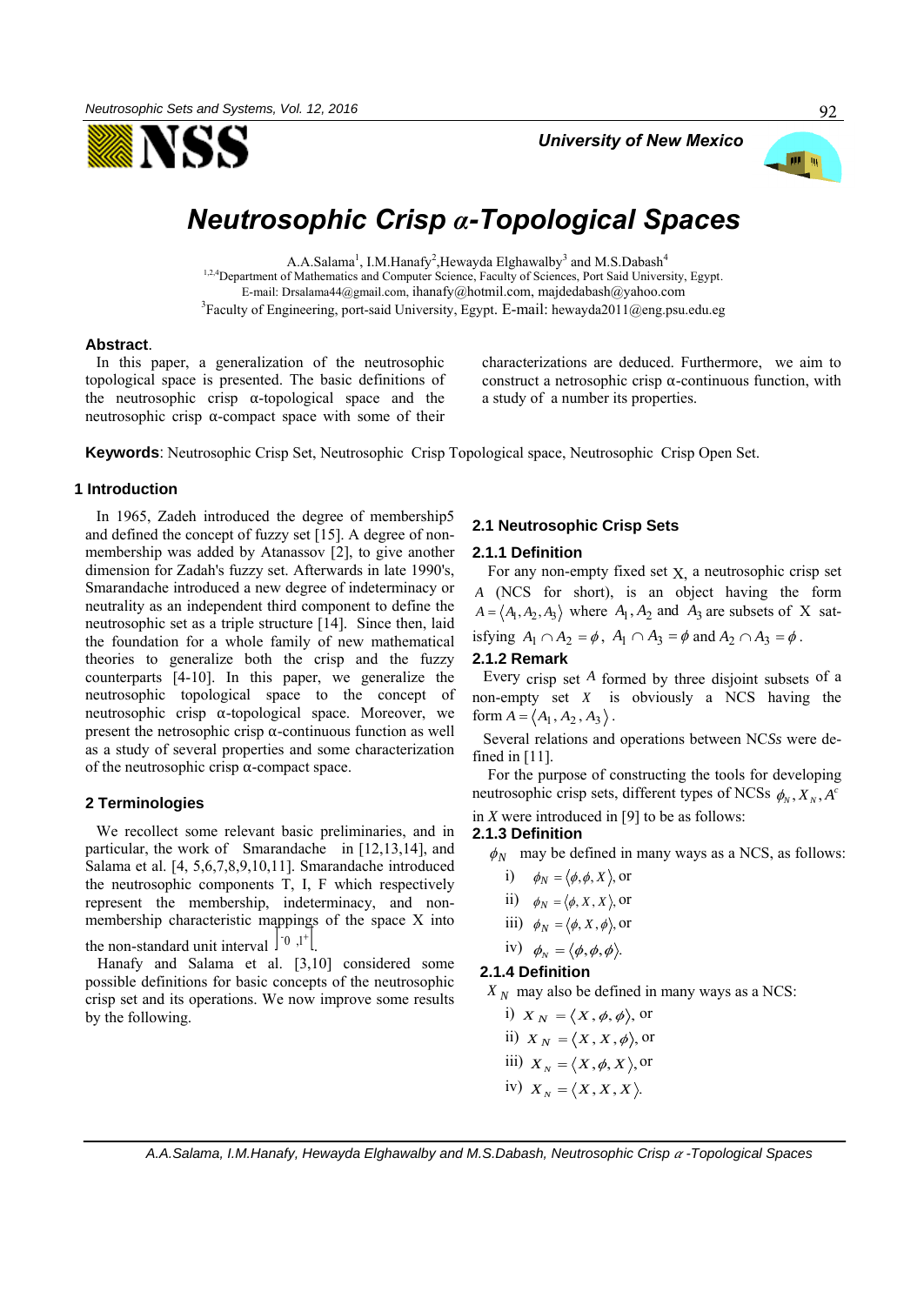#### **2.1.5 Definition**

Let  $A = \langle A_1, A_2, A_3 \rangle$  a NCS on *X*, then the complement of the set  $A$ ,  $(A^c$  for short ) may be defined in three different ways:

$$
(C1) Ac = \langle A1c, A2c, A3c \rangle,
$$
  

$$
(C2) Ac = \langle A3, A2, A1 \rangle
$$
  

$$
(C3) Ac = \langle A3, A2c, A1 \rangle
$$

Several relations and operations between NCSs were introduced in [9] as follows:

#### **2.1.6 Definition**

Let  $X$  be a non-empty set, and the NCSs  $A$  and  $B$  in the form  $A = \langle A_1, A_2, A_3 \rangle$ ,  $B = \langle B_1, B_2, B_3 \rangle$ , then we may consider two possible definitions for subsets  $(A \subseteq B)$ 

 $(A \subseteq B)$  may be defined in two ways:

1)  $A \subseteq B \Leftrightarrow A_1 \subseteq B_1, A_2 \subseteq B_2$  and  $A_3 \supseteq B_3$  or

2) 
$$
A \subseteq B \Leftrightarrow A_1 \subseteq B_1, A_2 \supseteq B_2
$$
 and  $A_3 \supseteq B_3$ 

#### **2.1.7 Proposition**

 For any neutrosophic crisp set *A* , and the suitable choice of  $\phi_N$ ,  $X_N$ , the following are hold:

- i)  $\phi_N \subseteq A$ ,  $\phi_N \subseteq \phi_N$ .
- ii)  $A \subseteq X_N$ ,  $X_N \subseteq X_N$ .

#### **2.1.8 Definition**

Let  $X$  is a non-empty set, and the NCSs  $A$  and  $B$  in the

- form  $A = \langle A_1, A_2, A_3 \rangle$ ,  $B = \langle B_1, B_2, B_3 \rangle$ . Then:
	- 1)  $A \cap B$  may be defined in two ways: i)  $A \cap B = \langle A_1 \cap B_1, A_2 \cap B_2, A_3 \cup B_3 \rangle$  or ii)  $A \cap B = \langle A_1 \cap B_1, A_2 \cup B_2, A_3 \cup B_3 \rangle$
	- 2)  $A \cup B$  may also be defined in two ways:
- i)  $A \cup B = \langle A_1 \cup B_1, A_2 \cap B_2, A_3 \cap B_3 \rangle$  or

ii) 
$$
A \cup B = \langle A_1 \cup B_1, A_2 \cup B_2, A_3 \cap B_3 \rangle
$$

#### **2.1.9 Proposition**

For any two neutrosophic crisp sets A and B

- on X, then the followings are true:
- 1)  $(A \cap B)^c = A^c \cup B^c$ .
- 2)  $(A \cup B)^c = A^c \cap B^c.$

The generalization of the operations of intersection and union given in definition 2.1.8, to arbitrary family of neutrosophic crisp subsets are as follows:

### **2.1.10 Proposition**

Let  $\{A_j : j \in J\}$  be arbitrary family of neutrosophic crisp subsets in X, then

1)  $\bigcap_j A_j$  may be defined as the following types :

i) 
$$
\bigcap_{j} A_{j} = \langle \bigcap A_{j1}, \bigcap A_{j_2}, \bigcup A_{j_3} \rangle
$$
, or  
ii)  $\bigcap_{j} A_{j} = \langle \bigcap A_{j1}, \bigcup A_{j_2}, \bigcup A_{j_3} \rangle$ .

2) 
$$
\bigcup_{j} A_j
$$
 may be defined as the following types :

i) 
$$
\bigcup_j A_j = \left\langle \bigcup A_{j1}, \bigcup A_{j_2}, \bigcap A_{j_3} \right\rangle
$$
 or  
ii)  $\bigcup_j A_j = \left\langle \bigcup A_{j1}, \bigcap A_{j_2}, \bigcap A_{j_3} \right\rangle$ .

#### **2.1.11 Definition**

The Cartesian product of two neutrosophic crisp sets A and B is a neutrosophic crisp set  $A \times B$  given by

 $A \times B = \langle A_1 \times B_1, A_2 \times B_2, A_3 \times B_3 \rangle.$ 

#### **2.1.12 Definition**

Let  $(X,\Gamma)$  be NCTS and  $A = \langle A_1,A_2,A_3 \rangle$  be a NCS in X. Then the neutrosophic crisp closure of  $A$  ( $NCcl(A)$  for short) and neutrosophic crisp interior  $(NCint(A)$  for short) of A are defined by

 $NCcl(A)=\bigcap \{K: K \text{ is a } NCCS \text{ in } X \text{ and } A \subseteq K\}$  $NCint (A)=\cup \{G:G \text{ is a } NCOS \text{ in } X \text{ and } G \subseteq A\}.$ 

Where  $NCS$  is a neutrosophic crisp set and  $NCOS$  is a neutrosophic crisp open set. It can be also shown that  $NCcl(A)$  is a  $NCCS$  (neutrosophic crisp closed set) and  $NCint(A)$  is a  $NCOS$ (neutrosophic crisp open set) in  $X$ .

#### **3 Neutrosophic Crisp -Topological Spaces**

We introduce and study the concepts of neutrosophic crisp  $\alpha$ -topological space

#### **3.1 Definition**

Let  $(X,\Gamma)$  be a neutrosophic crisp topological space (NCTS) and  $A = (A_1, A_2, A_3)$  be a NCS in X, then A is said to be neutrosophic crisp  $\alpha$ -open set of X if and only if the following is true:  $A \subseteq NCint(NCcl(NCint(A)).$ 

#### **3.2 Definition**

A neutrosophic crisp  $\alpha$ -topology (NC $\alpha$ T for short) on a non-empty set X is a family  $\Gamma^{\alpha}$  of neutrosophic crisp subsets of *X* satisfying the following axioms

i) 
$$
\phi_{N,X_N} \in \Gamma^{\alpha}
$$
.

ii)  $A_1 \cap A_2 \in \Gamma^{\alpha}$  for any  $A_1$  and  $A_2 \in \Gamma^{\alpha}$ .

iii) 
$$
\bigcup_{j} A_j \in \Gamma^{\alpha} \ \forall \ \{A_j : j \in J\} \subseteq \Gamma^{\alpha}
$$
.

In this case the pair  $(X,\Gamma^\alpha)$  is called a neutrosophic crisp  $\alpha$ -topological space (*NC* $\alpha$ *TS* for short) in *X*. The ele-

ments in  $\Gamma^{\alpha}$  are called neutrosophic crisp  $\alpha$ -open sets (NC $\alpha$ OSs for short) in X. A neutrosophic crisp set F is  $\alpha$ closed if and only if its complement  $F^C$  is an  $\alpha$ -open neutrosophic crisp set.

#### **3.3 Remark**

Neutrosophic crisp  $\alpha$ -topological spaces are very natural generalizations of neutrosophic crisp topological spaces, as one can prof that every open set in a NCTS is an  $\alpha$ -open set in a  $NCaTS$ 

#### **3.4 Example**

Let  $X = \{a,b,c,d\}, \phi_N, X_N$  be any types of the universal and empty sets on X, and A, B are two neutrosophic crisp sets on X defined by  $A = \langle \{a\}, \{b, d\}, \{c\} \rangle$ ,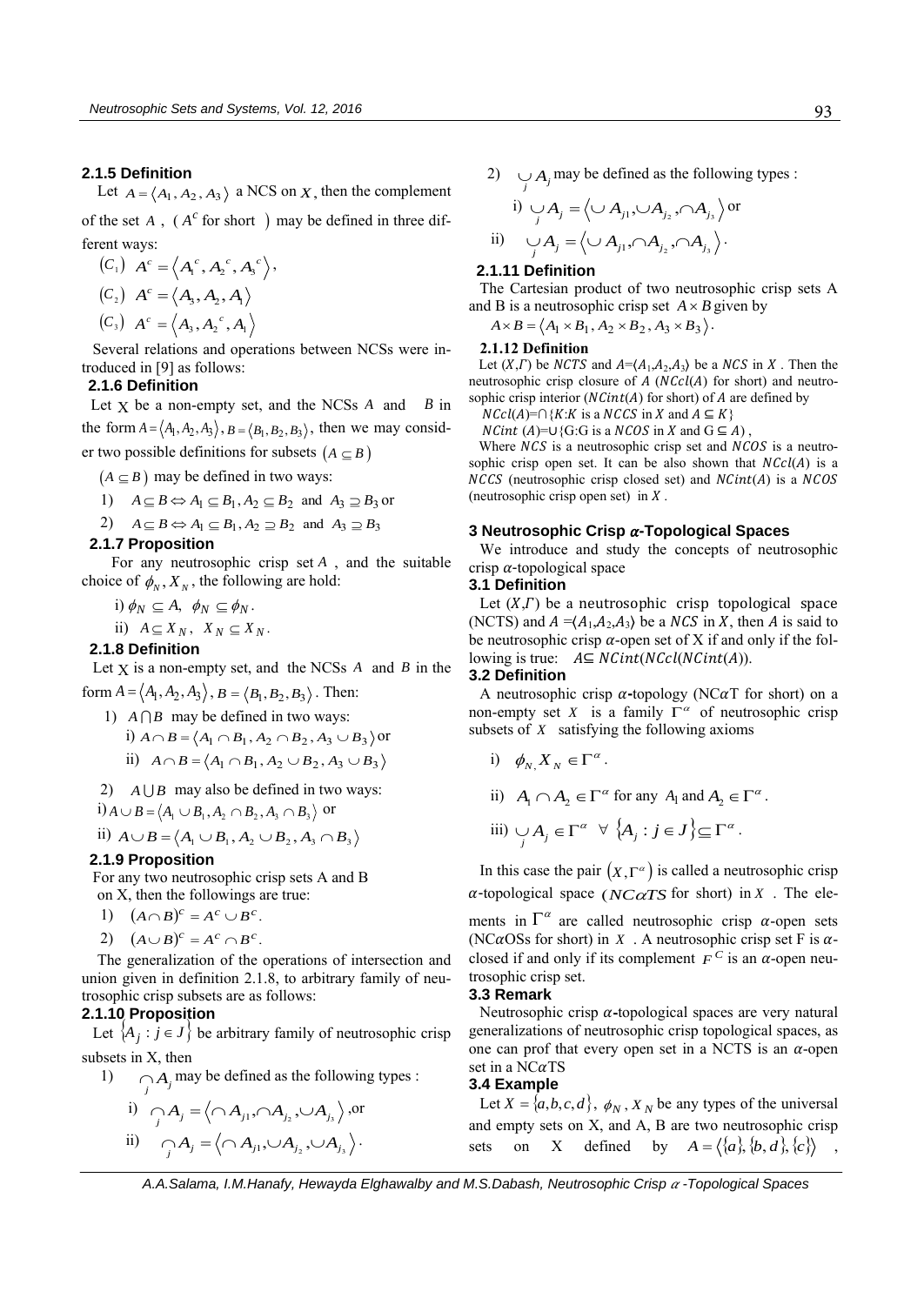$B = \langle \{a\}, \{b\}, \{c\} \rangle$ ,  $\Gamma = \{\phi_N, X_N, A\}$  then the family  $\Gamma^{\alpha} = {\phi_N, X_N, A, B}$  is a neutrosophic crisp  $\alpha$ -topology on X.

### **3.5 Definition**

**Definition**<br>Let  $(X, \Gamma_1^{\alpha}) (X, \Gamma_2^{\alpha})$  be two neutrosophic crisp  $\alpha$ topological spaces on *X*. Then  $\Gamma_1^{\alpha}$  is said be contained in  $\Gamma_2^{\alpha}$  (in symbols  $\Gamma_1^{\alpha} \subseteq \Gamma_2^{\alpha}$ ) if  $G \in \Gamma_2^{\alpha}$  for each  $G \in \Gamma_1^{\alpha}$ . In this case, we also say that  $\Gamma_1^{\alpha}$  is coarser than  $\Gamma_2^{\alpha}$ .

#### **3.6 Proposition**

Let  $\left\{ \Gamma_j^{\alpha} : j \in J \right\}$  be a family of NC $\alpha$ TS on X. Then  $\bigcap_{j=1}^{\infty}$  is a neutrosophic crisp  $\alpha$ -topology on X. Furthermore,  $\bigcup \Gamma_j^{\alpha}$  is the coarsest NC $\alpha$ T on X containing all

 $\alpha$ -topologies.

## **Proof**

Obvious.

Now, we can define the neutrosophic crisp  $\alpha$ -closure and neutrosophic crisp  $\alpha$ -interior operations on neutrosophic crisp  $\alpha$ -topological spaces:

#### **3.7 Definition**

Let  $(X, \Gamma^{\alpha})$  be NC $\alpha$ TS and  $A = \langle A_1, A_2, A_3 \rangle$  be a NCS in

*X*, then the neutrosophic crisp  $\alpha$ - closure of A (NC $\alpha$ Cl(A) for short) and neutrosophic crisp  $\alpha$ -interior crisp (NC $\alpha$ Int (A) for short) of A are defined by

 $NC \alpha Cl(A) = \bigcap \{ K : K \text{ is an NCS in } X \text{ and } A \subseteq K \}$  4 **Neutrosophic Crisp**  $\alpha$ **-Continuity** *NC*  $\alpha$ *Int*  $(A) = \bigcup \{G : G \text{ is an NCOS in } X \text{ and } G \subseteq A\}$ where NCS is a neutrosophic crisp set, and NCOS is a neutrosophic crisp open set.

It can be also shown that  $NC\alphaCl$  (A) is a NC $\alpha$ CS (neutrosophic crisp  $\alpha$ -closed set) and  $NC\alpha Int(A)$  is a NC $\alpha$ OS (neutrosophic crisp  $\alpha$ -open set) in  $X$ .

- a) *A* is a  $NC\alpha$ -closed in X if and only if  $A = NC\alpha Cl(A)$ .
- b) *A* is a  $NC\alpha$ -open *X* if and only if  $A = NC\alpha Int(A)$ .

#### **3.8 Proposition**

For any neutrosophic crisp  $\alpha$ -open set A in  $(X, \Gamma^{\alpha})$  we have

(a) 
$$
NC\alpha Cl(A^c) = (NC\alpha Int(A))^c
$$
,

(b)  $NC\alpha Int(A^c) = (NC\alpha C l(A))^c$ .

#### **Proof**

a) Let  $A = \langle A_1, A_2, A_3 \rangle$  and suppose that the family of all neutrosophic crisp subsets contained in *A* are indexed by the family

 ${A_j}_{j \in J} = \Big\{ < A_{j_1}, A_{j_2}, A_{j_3} >: j \in J \Big\}$ . Then we see that we have two types defined as follows:

Type!: 
$$
NC\alpha Int(A) = \langle \bigcup A_{j_1}, \bigcup A_{j_2}, \bigcap A_{j_3} \rangle
$$

\n $(NC\alpha Int(A))^c \leq \bigcap A_{j_1}^c, \bigcap A_{j_2}^c, \bigcup A_{j_3}^c \rangle$ 

\nHence  $NC\alpha Cl(A^c) = (NC\alpha Int(A))^c$ 

\nType 2:  $NC\alpha Int(A) \leq \bigcup A_{j_1}, \bigcap A_{j_2}, \bigcap A_{j_3} \rangle$ 

 $(NC\alpha Int(A))^c \approx \bigcap A_{j_1}^c, \bigcup A_{j_2}^c, \bigcup A_{j_3}^c$  > .

Hence  $NC\alpha Cl(A^c) = (NC\alpha Int(A))^c$ 

b) Similar to the proof of part (a).

#### **3.9 Proposition**

Let  $(X, \Gamma^{\alpha})$  be a NC $\alpha$ TS and A,B are two neutrosophic crisp  $\alpha$ -open sets in  $X$ . Then the following properties hold:

- (a)  $NC\alpha Int(A) \subseteq A$ ,
- (b)  $A \subseteq NC\alpha Cl(A),$
- (c)  $A \subseteq B \Rightarrow NCclnt(A) \subseteq NCclnt(B),$
- (d)  $A \subseteq B \Rightarrow NC\alpha Cl(A) \subseteq NC\alpha Cl(B),$
- (e)  $NC\alpha Int(A \cap B) = NC\alpha Int(A) \cap NC\alpha Int(B)$ ,
- (f)  $NCaCl(A \cup B) = NC\alpha Cl(A) \cup NC\alpha Cl(B),$
- (g)  $NC\alpha Int(X_N) = X_N$ ,
- (h)  $NC\alpha Cl(\phi_N) = \phi_N$ .

**Proof.** Obvious

In this section, we consider  $f: X \rightarrow Y$  to be a map between any two fixed sets X and Y.

**4.1 Definition** 

(a) If 
$$
A = \langle A_1, A_2, A_3 \rangle
$$
 is a NCS in X, then the

neutrosophic crisp image of A under  $f$ , denoted by  $f(A)$ , is the a NCS in Y defined by

 $f(A) = \langle f(A_1), f(A_2), f(A_3) \rangle.$ 

(b) If f is a bijective map then  $f^{-1}: Y \to X$  is a map defined such that:

for any NCS  $B = \langle B_1, B_2, B_3 \rangle$  in Y, the neutrosophic crisp preimage of B, denoted by  $f^{-1}(B)$ , is a NCS in X defined by

defined by 
$$
f^{-1}(B) = \langle f^{-1}(B_1), f^{-1}(B_2), f^{-1}(B_3) \rangle
$$
.

Here we introduce the properties of neutrosophic images and neutrosophic crisp preimages, some of which we shall frequently use in the following sections.

### **4.2 Corollary**

Let  $A = \{A_i : i \in J\}$ , be NC $\alpha$ OSs in X, and  $B = \{B_j : j \in K\}$  be NC $\alpha$ OSs in Y, and  $f: X \to Y$  a function. Then

(a)  $A_1 \subseteq A_2 \Leftrightarrow f(A_1) \subseteq f(A_2), B_1 \subseteq B_2 \Leftrightarrow f^{-1}(B_1) \subseteq f^{-1}(B_2),$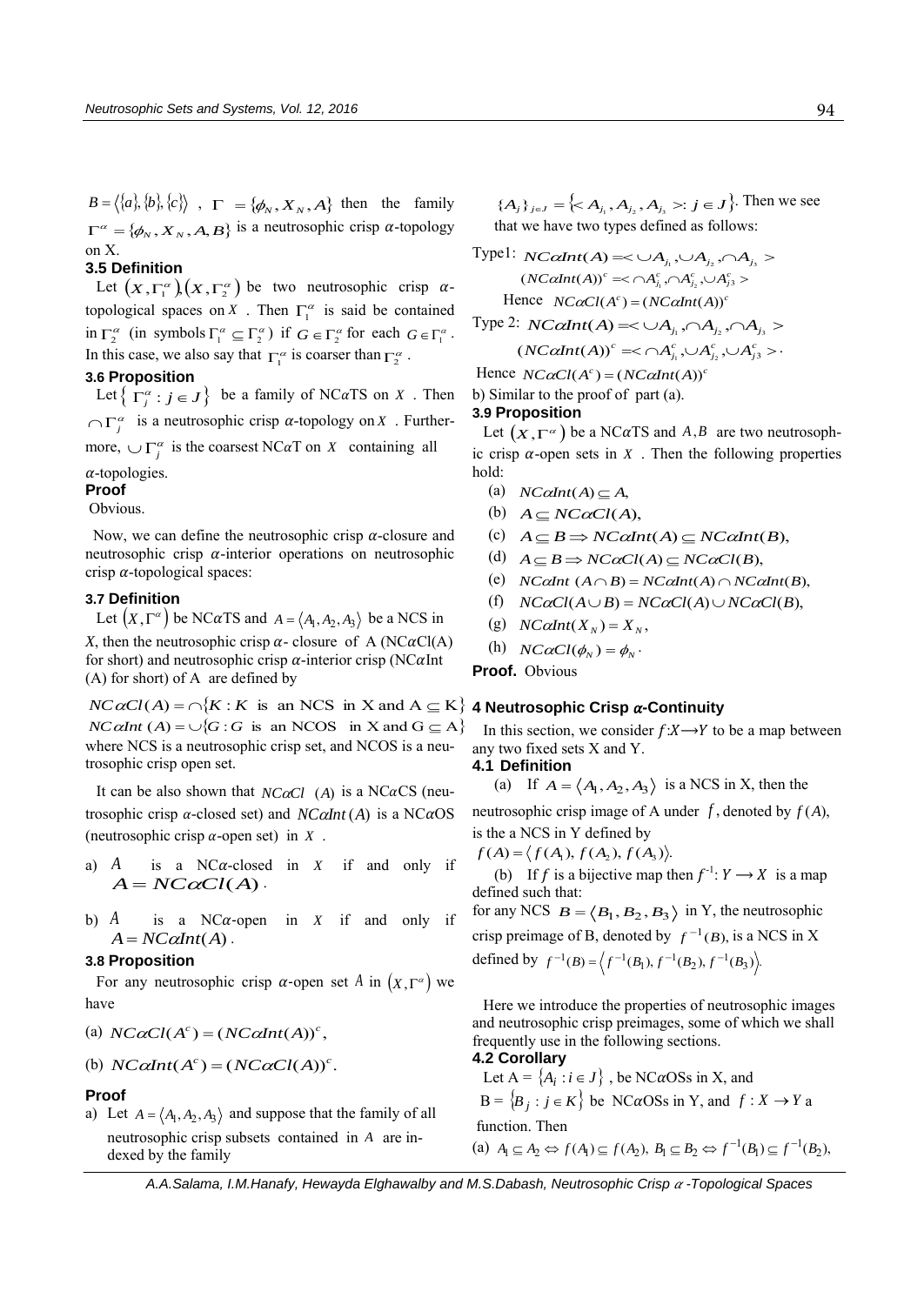(b)  $A \subseteq f^{-1}(f(A))$  and if *f* is injective, then  $A = f^{-1}(f(A))$ .

(c) 
$$
f^{-1}(f(B)) \subseteq B
$$
 and if f is surjective, then  $f^{-1}(f(B)) = B$ .

(d) 
$$
f^{-1}(\cup B_i) = \cup f^{-1}(B_i), \ f^{-1}(\cap B_i) \subseteq \cap f^{-1}(B_i),
$$

$$
\text{(e) } f(\cup A_i) = \cup f(A_i), \ f(\cap A_i) \subseteq \cap f(A_i)
$$

 $(f)$   $f^{-1}(Y_N) = X_N$ ,  $f^{-1}(\phi_N) = \phi_N$ .

(g)  $f(\phi_N) = \phi_N$ ,  $f(X_N) = Y_N$ , if *f* is subjective.

#### **Proof**

Obvious.

### **4.3 Definition**

Let  $\left(X,\Gamma_{1}^{\alpha}\right)$  and  $\left(Y,\Gamma_{2}^{\alpha}\right)$  be two NC $\alpha$ TSs, and let  $f: X \to Y$  be a function. Then  $f$  is said to be

 $\alpha$ -continuous iff the neutrosophic crisp preimage of each NCS in  $\Gamma_2^{\alpha}$  is a NCS in  $\Gamma_1^{\alpha}$ .

#### **4.4 Definition**

Let  $\left(X,\Gamma_{1}^{\alpha}\right)$  and  $\left(Y,\Gamma_{2}^{\alpha}\right)$  be two NC $\alpha$ TSs and let  $f: X \to Y$  be a function. Then f is said to be open iff the neutrosophic crisp image of each NCS in  $\Gamma_1^{\alpha}$  is a NCS in  $\Gamma_2^{\alpha}$ .

#### **4.5 Proposition**

Let  $(X, \Gamma_o^{\alpha})$  and  $(Y, \psi_o^{\alpha})$  be two NC $\alpha$ TSs. If  $f: X \to Y$  is  $\alpha$ -continuous in the usual sense, then in this case,  $f$  is  $\alpha$ -continuous in the sense of Definition 4.3 too.

**Proof** 

Here we consider the NC $\alpha$ Ts on X and Y, respectively, as follows :  $\Gamma_1^{\alpha} = \left\langle G, \phi, G^c \right\rangle : G \in \Gamma_o^{\alpha} \left\}$  and

$$
\Gamma_2^{\alpha} = \langle H, \phi, H^c \rangle : H \in \Psi_{o}^{\alpha} \rangle,
$$

In this case we have, for each  $\langle H, \phi, H^c \rangle \in \Gamma_2^{\alpha}$ ,

$$
H \in \Psi_o^{\alpha},
$$
  
\n
$$
f^{-1}\langle H, \phi, H^c \rangle = \langle f^{-1}(H), f^{-1}(\phi), f^{-1}(H^c) \rangle
$$
  
\n
$$
= \langle f^{-1}H, \phi, (f^{-1}(H))^c \rangle \in \Gamma_1^{\alpha}.
$$

#### **4.6 Proposition**

Let  $f:(X,\Gamma_1^{\alpha})\to (Y,\Gamma_2^{\alpha})$ .

f is continuous iff the neutrosophic crisp preimage of each CNaCS (crisp neutrosophic a-closed set) in  $\Gamma_1^{\alpha}$  is a CN $\alpha$ CS in  $\Gamma_2^{\alpha}$ .

### Proof

Similar to the proof of Proposition 4.5.

#### **4.7 Proposition**

The following are equivalent to each other:

(a)  $f:(X,\Gamma_1^{\alpha}) \to (Y,\Gamma_2^{\alpha})$  is continuous.

(b) 
$$
f^{-1}(CN\alpha Int(B) \subseteq CN\alpha Int(f^{-1}(B))
$$

for each CNS B in Y.

(c) 
$$
CN\alpha Cl(f^{-1}(B)) \subseteq f^{-1}(CN\alpha Cl(B))
$$

for each CNC B in Y.

#### **4.8 Corollary**

Consider  $(X, \Gamma_1^{\alpha})$  and  $(Y, \Gamma_2^{\alpha})$  to be two NC $\alpha$ TSs, and let  $f: X \to Y$  be a function.

if  $\Gamma_1^{\alpha} = \left\{ f^{-1}(H) : H \in \Gamma_2^{\alpha} \right\}$ . Then  $\Gamma_1^{\alpha}$  will be the coarsest NC $\alpha$ T on X which makes the function  $f: X \to Y$  $\alpha$ -continuous. One may call it the initial neutrosophic crisp  $\alpha$ -topology with respect to f.

#### **5 Neutrosophic Crisp -Compact Space**

First we present the basic concepts:

**5.1 Definition** 

Let  $(X,\Gamma^\alpha)$  be an NC $\alpha$ TS.

(a) If a family  $\langle G_{i_1}, G_{i_2}, G_{i_3} \rangle : i \in J \rangle$  of NC*a*OSs in X satisfies the condition

 $\bigcup \left\langle G_{i_1}, G_{i_2}, G_{i_3} \right\rangle : i \in J \right\rbrace = X_N$ , then it is called an neutrosophic  $\alpha$ -open cover of X.

(b) A finite subfamily of an  $\alpha$ -open cover

 $\langle G_{i_1}, G_{i_2}, G_{i_3} \rangle$ : *i*  $\in J$  on X, which is also a neutrosophic  $\alpha$ open cover of X, is called a neutrosophic crisp finite  $\alpha$ open subcover.

#### **5.2 Definition**

A neutrosophic crisp set  $A = \langle A_1, A_2, A_3 \rangle$  in a NC $\alpha$ TS  $(X,\Gamma^{\alpha})$  is called neutrosophic crisp  $\alpha$ -compact iff every neutrosophic crisp open cover of A has a finite neutrosophic crisp open subcover.

#### **5.3 Definition**

A family  $\langle K_{i_1}, K_{i_2}, K_{i_3} \rangle$ :  $i \in J$  of neutrosophic crisp  $\alpha$ compact sets in X satisfies the finite intersection property (FIP for short) iff every finite subfamily

 $\left\langle K_{i_1}, K_{i_2}, K_{i_3} \right\rangle : i = 1, 2, ..., n$  of the family satisfies the condition  $\bigcap \left\langle K_{i_1}, K_{i_2}, K_{i_3} \right\rangle : i = 1, 2, ..., n \right\} \neq \emptyset_N$ .

#### **5.4 Definition**

A NC $\alpha$ TS  $(X, \Gamma^{\alpha})$  is called neutrosophic crisp  $\alpha$ compact iff each neutrosophic crisp  $\alpha$ -open cover of X has a finite  $\alpha$ -open subcover.

#### **5.5 Corollary**

A NC $\alpha$ TS  $(X,\Gamma^{\alpha})$  is a neutrosophic crisp  $\alpha$ -compact iff every family  $\left\langle G_{i_1}, G_{i_2}, G_{i_3} \right\rangle : i \in J \right\}$  of neutrosophic crisp  $\alpha$ -compact sets in X having the the finite intersection properties has nonempty intersection.

**5.6 Corollary**  Let  $(X, \Gamma_1^{\alpha})$ ,  $(Y, \Gamma_2^{\alpha})$  be NC $\alpha$ TSs and  $f: X \to Y$  be a continuous surjection. If  $(X, \Gamma_1^{\alpha})$  is a neutrosophic crisp  $\alpha$ -compact, then so is  $(Y, \Gamma_2^{\alpha})$ .